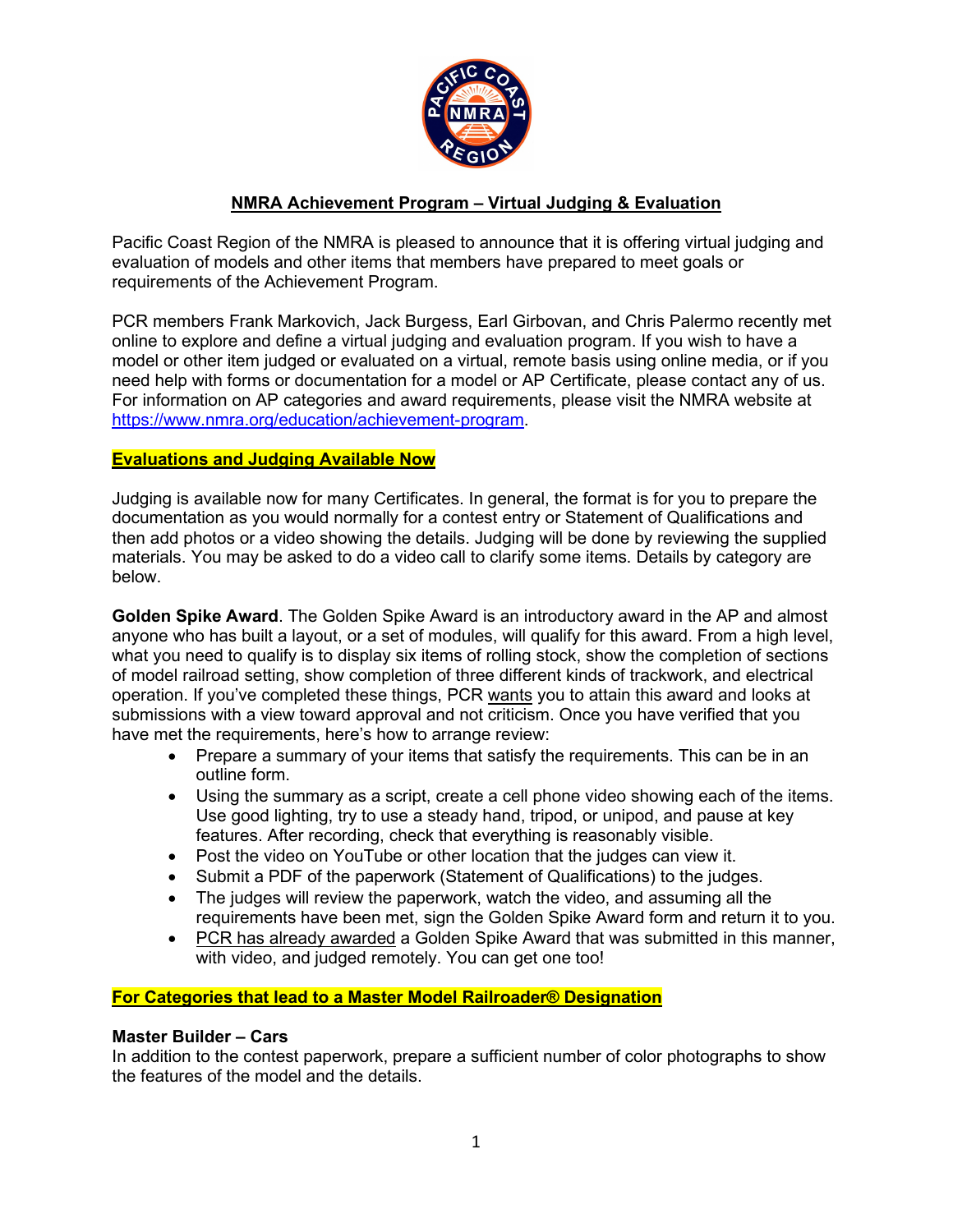- The photos can be taken with a smartphone camera. Ensure there is enough light to produce a good, focused image.
- Use uncluttered background; some modelers set up a curved sheet of posterboard, pieces of foam core board, a dropcloth or bedsheet.
- When these items are ready, contact the AP Chair of your Division by phone or e-mail to arrange submission. Photos can be emailed or transferred using a cloud storage system. Your AP Chair and/or judges in your Division will review the submission and return a completed judging form to you.

### **[Master Builder -](https://www.nmra.org/structures) Structures**

In addition to the contest paperwork, prepare a sufficient number of color photographs to show the features of the model and the details.

• See the notes on photos, and the submission procedure, described above for Cars.

## **[Master Builder -](https://www.nmra.org/scenery) Scenery**

In addition to the Statement of Qualifications paperwork, prepare a video of the scenery to be judged, and upload the video to a location where judges can view it.

- As with the Golden Spike award, a written outline and narration, or notes, describing the scenery and the features would be very helpful for the judges. For example, if a particular scenic detail is notable, make written notes about it, so it's not missed when the video is viewed.
- Be sure the video is well lit, uses steady camera shots, and clearly shows important features.
- See the notes on image quality, and the submission procedure, described above for Cars.

### **[Model Railroad Engineer -](https://www.nmra.org/civil) Civil**

In addition to the Statement of Qualifications form, the requirements call for being able to run a locomotive through the trackwork.

- To demonstrate this, prepare a video of the trackwork submitted, such that the number of feet of track can be verified. and also show in the video a locomotive running through the scratchbuilt trackwork. Note that it's not necessary for the locomotive to run through ALL of the trackwork, only the scratchbuilt items.
- This demonstration also can be done using a video conference call (such as Zoom, Facetime, Google Meet or other) with advance arrangements. Contact your Division's AP Chair.
- Be sure the video is well lit, uses steady camera shots, and clearly shows important features.
- See the notes on images, and the submission procedure, described above for Cars.

# **[Model Railroad Engineer -](https://www.nmra.org/electrical) Electrical –**

In addition to the Statement of Qualifications form and associated paperwork, prepare photos sufficient to document the items you are demonstrating.

- A demonstration also can be done using a video conference call (such as Zoom, Facetime, Google Meet or other) with advance arrangements. Contact your Division's AP Chair.
- See the notes on images, and the submission procedure, described above for Cars.